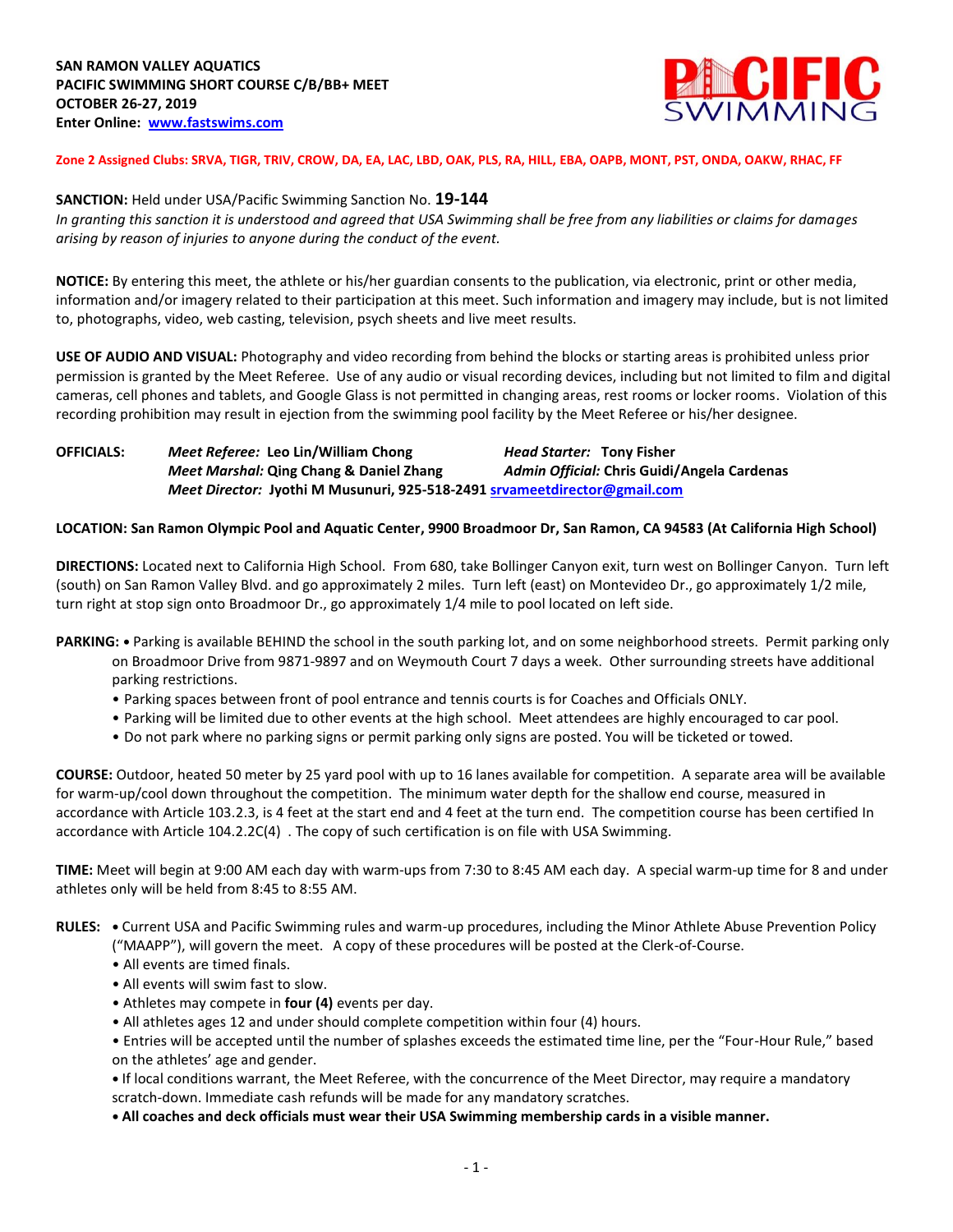**UNACCOMPANIED ATHLETES:** Any USA Swimming athlete-member competing at the meet must be accompanied by a USA Swimming member-coach for the purposes of athlete supervision during warm-up, competition and warm-down. If a coach-member of the athlete's USA Swimming Club does not attend the meet to serve in said supervisory capacity, it is the responsibility of the athlete or the athlete's legal guardian to arrange for supervision by a USA Swimming member-coach. The Meet Director or Meet Referee may assist the athlete in making arrangements for such supervision; however, it is recommended that such arrangements be made in advance of the meet by the athlete's USA Swimming Club Member-Coach.

**RACING STARTS:** Any athlete entered in the meet must be certified by a USA Swimming member-coach as being proficient in performing a racing start, or must start each race from within the water. When unaccompanied by a member-coach, it is the responsibility of the athlete or the athlete's legal guardian to ensure compliance with this requirement.

**RESTRICTIONS:** • Smoking and the use of other tobacco products is prohibited on the pool deck, in the locker rooms, in spectator seating, in standing areas and in all areas used by athletes, during the meet and during warm-up periods.

- Sale and use of alcoholic beverages is prohibited in all areas of the meet venue.
- No glass containers are allowed in the meet venue.
- No propane heater is permitted except for snack bar/meet operations.
- All shelters must be properly secured.
- FRAMES ONLY for canopies will be allowed overnight on lawn areas. NO OTHER personal belongings can be left on lawn areas.
- Deck changes are prohibited.
- Entry and set up (pop-ups) is not allowed before 7 AM on Saturday and Sunday.
- All pathways should be clear and no pop-ups are allowed on pathways and in front of entry and exit gates. Pathways and entry and exit gates must be clear for emergency personal and vehicles to pass through.
- No pop-ups are allowed outside of the pool fence.

• No umbrellas are allowed beyond the cordoned off areas at the starting blocks and race start areas on the deck for safety reasons.

- No overnight parking is allowed. Facilities will not be provided after meet hours.
- Neither SRVA, nor California High School is responsible for items that are lost or stolen.

• Destructive devices, to include but not limited to, explosive devices and equipment, firearms (open or concealed), blades, knives, mace, stun guns and blunt objects are strictly prohibited in the swimming facility and its surrounding areas. If observed, the Meet Referee or his/her designee may ask that these devices be stored safely away from the public or removed from the facility. Noncompliance may result in the reporting to law enforcement authorities and ejection from the facility. Law enforcement officers are exempt per applicable laws.

• Operation of a drone, or any other flying apparatus, is prohibited over the venue (pools, athlete/coach areas, spectator areas and open ceiling locker rooms) any time athletes, coaches, officials and/or spectators are present.

**ELIGIBILITY:** • Athletes must be current members of USA Swimming and enter their name and registration number on the meet entry card as they are shown on their Registration Card. If this is not done, it may be difficult to match the athlete with the registration and times database. The meet host will check all athlete registrations against the SWIMS database and if not found to be registered, the Meet Director shall accept the registration at the meet (a \$10 surcharge will be added to the regular registration fee). Duplicate registrations will be refunded by mail.

• Athletes in the "BB" Division must have met at least the listed "BB" time standard. Athletes in the "B" Division must have met at least the listed "B" time standard. All entry times slower than the listed "B" time standard will be in the "C" Division. For 8&U, athletes in the "A" division must have met at least the listed "A" time standard.

• Entries with **"NO TIME" will be REJECTED**.

• Entry times submitted for this meet may be checked against a computer database and may be changed in accordance with Pacific Swimming Entry Time Verification Procedures.

• Disabled athletes are welcome to attend this meet and should contact the Meet Director or Meet Referee regarding any special accommodations on entry times and seeding per Pacific Swimming policy.

• Athletes 19 years of age and over may compete in the meet for time only, no awards. Such athletes must have met standards for the 17-18 age group.

- The athlete's age will be the age of the athlete on the first day of the meet.
- Athletes need to have achieved or exceeded the 11-12 B time to enter the 400 I.M. and 500 Free events.

**ENTRY PRIORITY:** Meet entries will not be accepted any earlier than *September 21, 2019*. Entries from members of year-round, assigned Zone 2 swim clubs must be postmarked or entered online by 11:59 PM on *September 28, 2019* and will be given 1st priority acceptance. Entries from members of all Zone 2 clubs (seasonal and assigned year round) postmarked or entered online between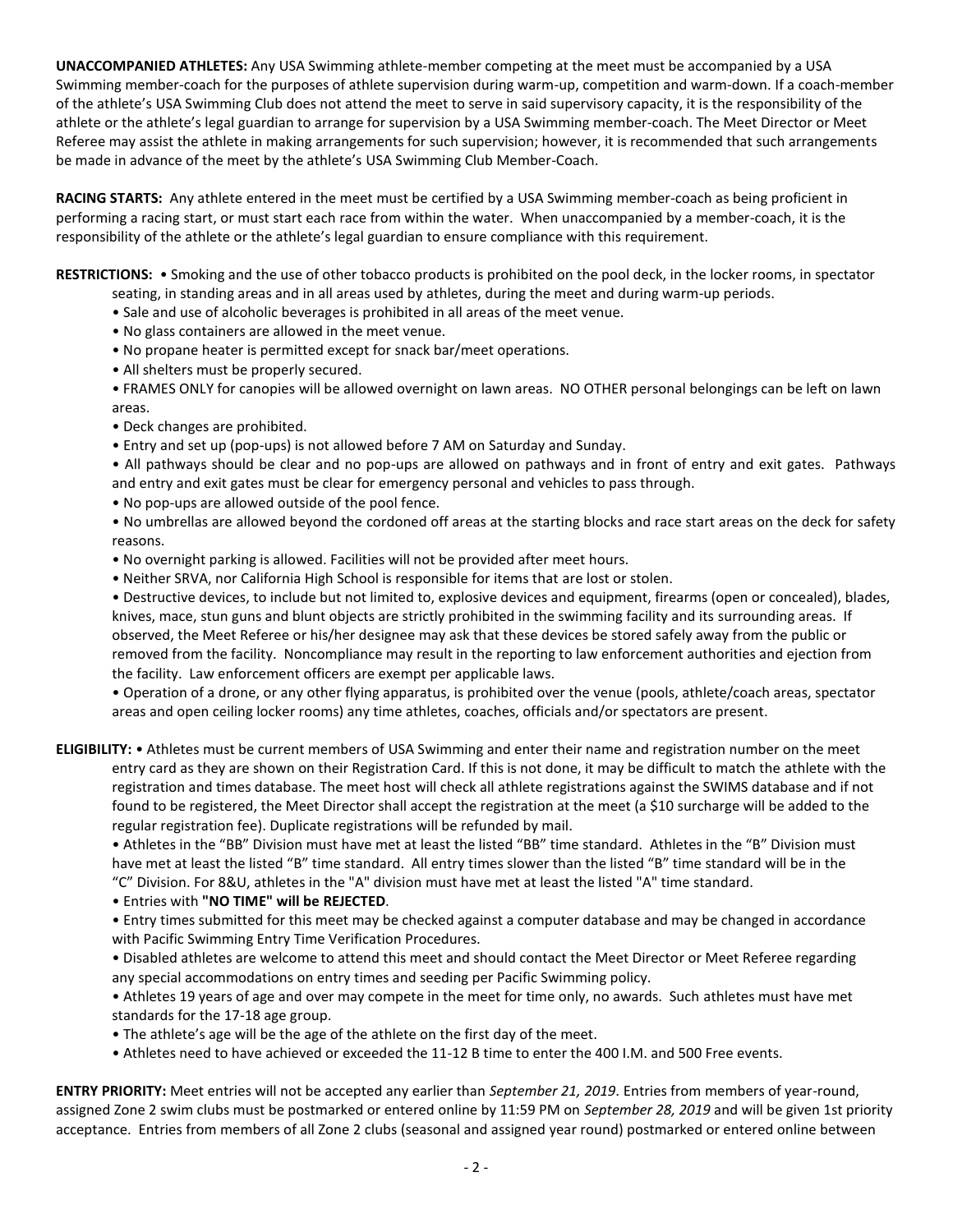12:00 AM *on September 28th, 2019 and* 11:59 PM *on October 5th, 2019* will be given 2nd priority acceptance. All entries from Zone 2, all other Pacific LSC Zones and other LSC's, either entered online or delivered by the entry deadline of **Wednesday, Oct 16, 2019** will be considered in the order that they were received.

**\*\* NOTE: Athletes who falsify their entry form by listing a club to which they are not legitimately associated will be rejected from the meet. Further, entry fees will not be refunded and they may be referred to the Pacific Swimming Review Committee for disciplinary action.**

**ENTRY FEES:** \$4.00 per event plus an \$8.00 participation fee per athlete. Entries will be rejected if payment is not sent at time of request. No refunds will be made, except mandatory scratch-downs.

**ONLINE ENTRIES:** You may enter this meet online or by U.S. mail. To enter on-line go to **[http://www.fastswims.com](http://www.fastswims.com/)** to receive an immediate entry confirmation. This method requires payment by credit card. FastSwims charges a processing fee for this service, 6.5% of the total Entry Fees plus \$0.75 per transaction, regardless of number of athletes. Please note that the processing fee is a separate fee from the Entry Fees. If you do not wish to pay the processing fee, enter the meet using a mail entry. Entering online is a convenience, is completely voluntary, and is in no way required or expected of an athlete by Pacific Swimming. Online entries will be accepted through **Wednesday, Oct 16, 2019** or until the meet has reached capacity, whichever comes first. **LATE ENTRIES WILL NOT BE ACCEPTED. NO REFUNDS.**

**MAILED OR HAND DELIVERED ENTRIES**: Entries must be on the attached consolidated entry form. Forms must be filled out completely and printed clearly with athlete's best time. Entries must be postmarked by midnight, Monday, **October 14th, 2019** or hand delivered by 6:30 PM, Wednesday, **October 16th, 2019**. No late entries will be accepted. No entries received after the meet has reached capacity will be accepted. No refunds will be made, except mandatory scratch-downs. Requests for confirmation of receipt of entries should include a self-addressed, stamped envelope.

| Make check payable to: SRVA                |                                            |                     |
|--------------------------------------------|--------------------------------------------|---------------------|
| <b>Mail entries to: SRVLA Meet Entries</b> | Hand deliver entries to: SRVA Meet Entries |                     |
| 2312 Jasper Hill Dr                        |                                            | 2312 Jasper Hill Dr |
| San Ramon, CA 94582                        |                                            | San Ramon, CA 94582 |

**CHECK-IN:** The meet will be deck seeded. Athletes must check-in at the Clerk-of-Course. No event shall be closed more than 30 minutes before the scheduled start of the session. Close of check-in for all individual events shall be no more than 60 minutes before the estimated time of the start of the first heat of the event. Athletes who do not check-in will not be seeded and will not be allowed to compete in that event.

**SCRATCHES:** Any athletes not reporting for or competing in an individual timed final event shall not be penalized. Athletes who must withdraw from an event after it is seeded are requested to inform the referee immediately.

**AWARDS:** The 400 IM and 500 Free will not be awarded. First through eighth places in each division (C/B/BB+) will be awarded for the 9-10, 11-12, 13-14 age groups. First through eighth place in each division (PC-C, PC-B, and PC-A) will be awarded for the 8 & Under age group. All athletes achieving an A time for the first time will be awarded a standard A medal, regardless of place achieved in the event. No awards will be given for athletes 19 years of age and older. Note: Individual awards must be picked up at the meet. We will not mail or distribute awards after the meet.

**ADMISSION:** Free. A **'2 DAY'** program will be available for a reasonable price.

**SNACK BAR & HOSPITALITY:** A snack bar will be available throughout the competition. Coaches and working deck officials will be provided lunch. Hospitality will serve refreshments to timers and volunteers.

**MISCELLANEOUS:** No overnight parking is allowed. Facilities will not be provided after meet hours. **All participating clubs are expected to provide lane timers based upon the number of athletes registered to swim each day. Club timing lanes for Saturday and Sunday will be assigned and coaches will be notified of assignments during the week prior to the meet.**

**MINIMUM OFFICIALS:** The Meet Referee shall conduct an inventory of Officials and shall compare the number of athletes entered against the number of Officials that worked representing each club per day of the meet. Those clubs who have not provided sufficient Officials in a day of the meet, in accordance with the table below, will be fined \$100 per missing Official per day.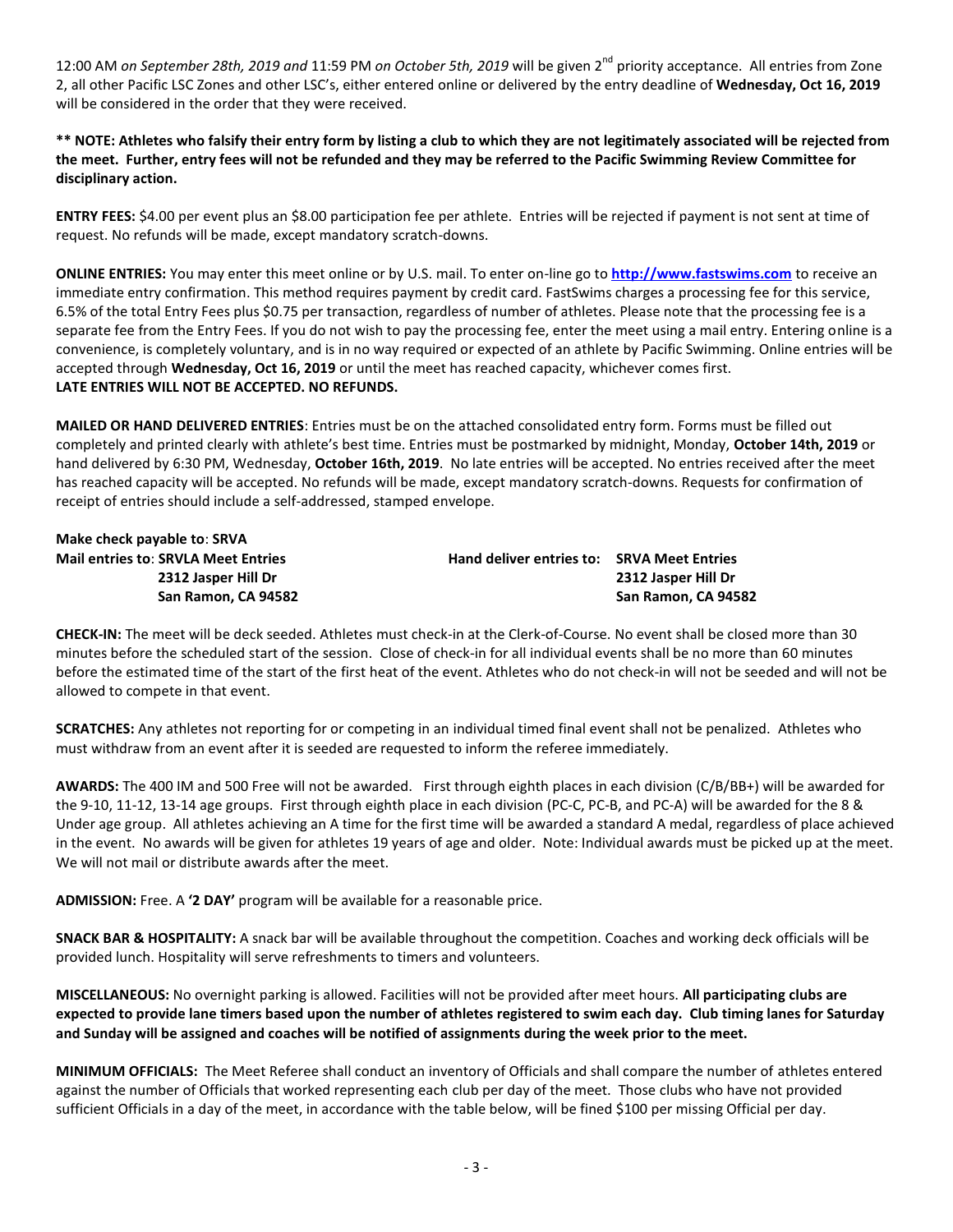| Number of athletes entered in meet<br>per club per day | Number of trained and carded officials<br>required |
|--------------------------------------------------------|----------------------------------------------------|
| $1 - 10$                                               |                                                    |
| $11 - 25$                                              |                                                    |
| 26-50                                                  |                                                    |
| 51-75                                                  |                                                    |
| 76-100                                                 |                                                    |
| Every 20 Athletes over 100                             |                                                    |

## **EVENT SUMMARY**

|              | <b>SATURDAY</b>    |           |               | <b>SUNDAY</b>         |          |              |              |  |  |
|--------------|--------------------|-----------|---------------|-----------------------|----------|--------------|--------------|--|--|
| 8 & UN       | $9 - 10$           | $11 - 12$ | 13-18         | 8 & UN                | $9 - 10$ |              | 13-18        |  |  |
| 100 FR       | 200 FR             | 200 FR    | 200 FR        | 100 IM<br>200 IM      |          | 200 IM       | 200 IM       |  |  |
| 25 BR        | <b>50 BR</b>       | 50 BR     | 100 BR        | <b>25 BK</b><br>50 BK |          | 50 BK        | 100 BK       |  |  |
| <b>50 BK</b> | 100 BK             | 100 BK    | 200 BK        | 50 FL<br>100 FL       |          | 100 FL       | 200 FL       |  |  |
| <b>25 FL</b> | 50 FL              | 50 FL     | 100 FL        | 50 BR<br>100 BR       |          | 200 BR       | 200 BR       |  |  |
| <b>50 FR</b> | 100 FR             | 100 FR    | <b>100 FR</b> | <b>25 FR</b>          | 50 FR    | <b>50 FR</b> | <b>50 FR</b> |  |  |
|              | Open Girls 400 IM  |           |               | Open Boys 400 IM      |          |              |              |  |  |
|              | Open Boys 500 Free |           |               | Open Girls 500 Free   |          |              |              |  |  |

| SAT, OCTOBER 26 |                    |    |  |  |  |  |  |
|-----------------|--------------------|----|--|--|--|--|--|
| <b>EVENT#</b>   | <b>EVENT#</b>      |    |  |  |  |  |  |
| $\mathbf{1}$    | 13 & OV 200 Free   | 2  |  |  |  |  |  |
| 3               | 11-12 200 Free     | 4  |  |  |  |  |  |
| 5               | 9-10 200 Free      | 6  |  |  |  |  |  |
| $\overline{7}$  | 8 & Un 100 Free    | 8  |  |  |  |  |  |
| 9               | 13 & OV 100 Breast | 10 |  |  |  |  |  |
| 11              | 11-12 50 Breast    | 12 |  |  |  |  |  |
| 13              | 9-10 50 Breast     | 14 |  |  |  |  |  |
| 15              | 8 & UN 25 Breast   | 16 |  |  |  |  |  |
| 17              | 13 & OV 200 Back   | 18 |  |  |  |  |  |
| 19              | 11-12 100 Back     | 20 |  |  |  |  |  |
| 21              | 9-10 100 Back      | 22 |  |  |  |  |  |
| 23              | 8 & UN 50 Back     | 24 |  |  |  |  |  |
| 25              | 13 & OV 100 Fly    | 26 |  |  |  |  |  |
| 27              | 11-12 50 Fly       | 28 |  |  |  |  |  |
| 29              | 9-10 50 Fly        | 30 |  |  |  |  |  |
| 31              | 8 & UN 25 Fly      | 32 |  |  |  |  |  |
| 33              | 13 & OV 100 Free   | 34 |  |  |  |  |  |
| 35              | 11-12 100 Free     | 36 |  |  |  |  |  |
| 37              | 9-10 100 Free      | 38 |  |  |  |  |  |
| 39              | 8 & UN 50 Free     | 40 |  |  |  |  |  |
| 41              | Open 400 IM        |    |  |  |  |  |  |
|                 | Open 500 Free      | 42 |  |  |  |  |  |

| w | ۰, |
|---|----|
|---|----|

|                | <b>SAT, OCTOBER 26</b> |                |
|----------------|------------------------|----------------|
| <b>EVENT#</b>  | <b>EVENT</b>           | <b>EVENT#</b>  |
| $\mathbf{1}$   | 13 & OV 200 Free       | $\overline{2}$ |
| $\overline{3}$ | 11-12 200 Free         | 4              |
| 5              | 9-10 200 Free          | 6              |
| $\overline{7}$ | 8 & Un 100 Free        | 8              |
| 9              | 13 & OV 100 Breast     | 10             |
| 11             | 11-12 50 Breast        | 12             |
| 13             | 9-10 50 Breast         | 14             |
| 15             | 8 & UN 25 Breast       | 16             |
| 17             | 13 & OV 200 Back       | 18             |
| 19             | 11-12 100 Back         | 20             |
| 21             | 9-10 100 Back          | 22             |
| 23             | 8 & UN 50 Back         | 24             |
| 25             | 13 & OV 100 Fly        | 26             |
| 27             | 11-12 50 Fly           | 28             |
| 29             | 9-10 50 Fly            | 30             |
| 31             | 8 & UN 25 Fly          | 32             |
| 33             | 13 & OV 100 Free       | 34             |
| 35             | 11-12 100 Free         | 36             |
| 37             | 9-10 100 Free          | 38             |
| 39             | 8 & UN 50 Free         | 40             |
| 41             | Open 400 IM            |                |
|                | Open 500 Free          | 42             |

**\*Athletes shall provide their own timers for the 400 IM and 500 Free, and lap counters for 500 Free** \***Athletes need to have achieved or exceeded the 11-12 B time to enter the 400 I.M. and 500 Free events.**

Use the following URL to find the time standards: <http://www.pacswim.org/swim-meet-times/standards>